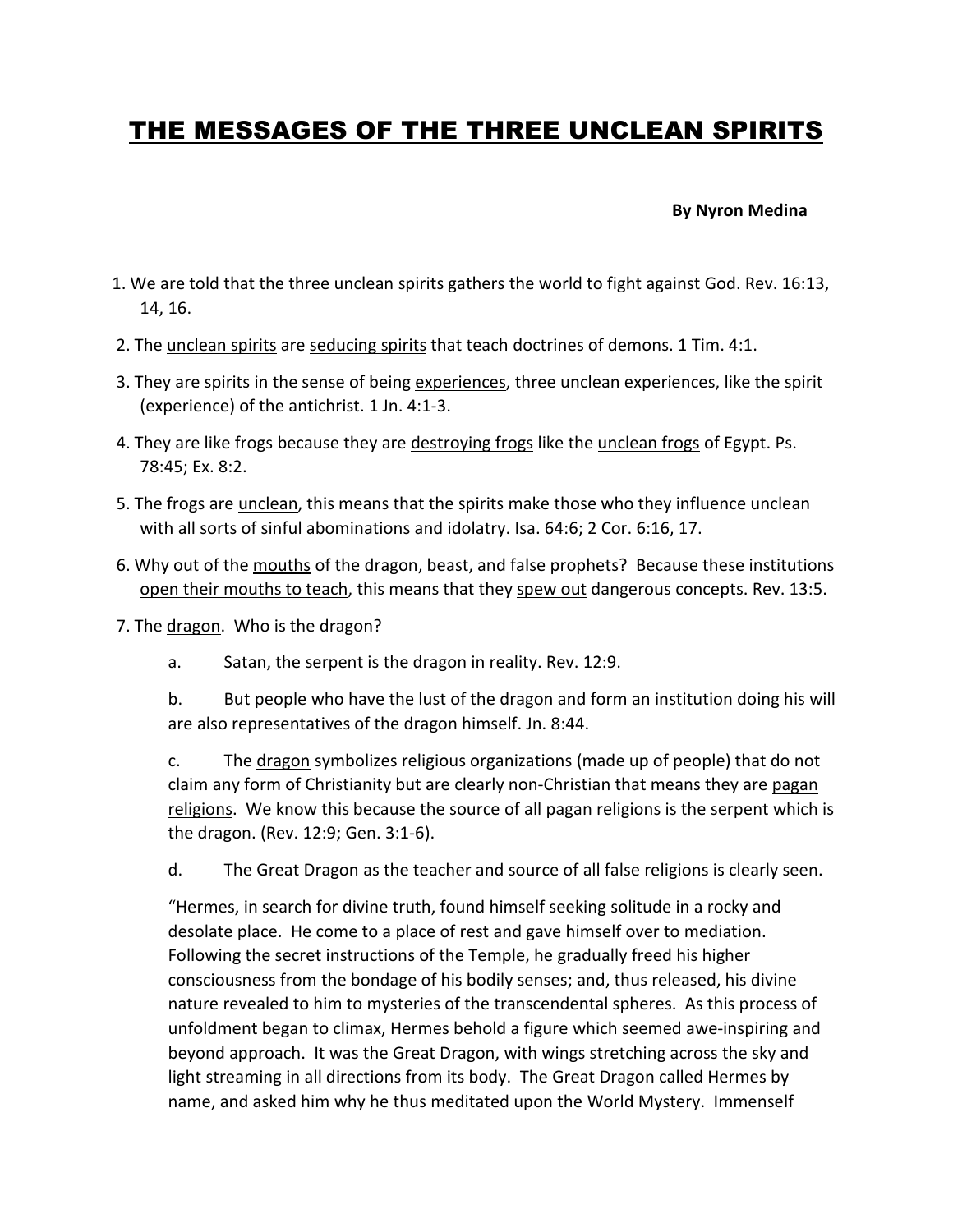humbled by this spectacle, Hermes prostrated himself before the Dragon, beseeching it to reveal its identity. The great creature answered that it was Poimandres, the Mind of the Universe, the Creative Intelligence, and the absolute Emperor of all things. Hermes then besought Poimandres to disclose unto him the nature of the universe. The Great Dragon nodded its magnificent head and its form immediately changed. Where the Dragon had stood was now a glorious and pulsating radiance. Then Hermes heard the voice of Poimandres but his form was not revealed. "I, thy God, am the light and the Mind which were before substance was divided from spirit and darkness from Light." Wayne B. Chandler, Ancient Future, pg. 30.

 "Hermes bowed his head in thankfulness to the Great Dragon who had taught him so much, and begged to hear more concerning the ultimate of the human soul…" Ibid, pg. 33.

 "...this is the faithful account of what I received from my true mind that is Poimandres, the Great Dragon, the Lord of the Word, through whom I [Hermes] became inspired with the truth." Ibid, pg. 33.

 e. Thus we see that the Dragon taught Hermes, and this Hermes was Ham's son, Cush, who was known as the one false religion first. He was the great prophet of idolatry. So that the dragon symbolizes all non-Christian false religions.

 "But again Cush, as the son of Ham, was Her-mes or Mercury; for Hermes is just an Egyptian synonym for the "son of Ham". Now, Hermes was the great original prophet of idolatry; for he was recognized by the pagans as the author of their religious rites, and the interpreter of the gods." Alexander Hislop, The Two Babylons, pg. 25-26.

8. Here are some of the pagan religions that the dragon represent.

- a. Hinduism
- b. Islam
- c. Theosophy
- d. New Age Movement

9. The teachings of the unclean spirit from the dragon religions are basically:

- a. Pantheism
- b. Pluralism
- c. Immortal Soulism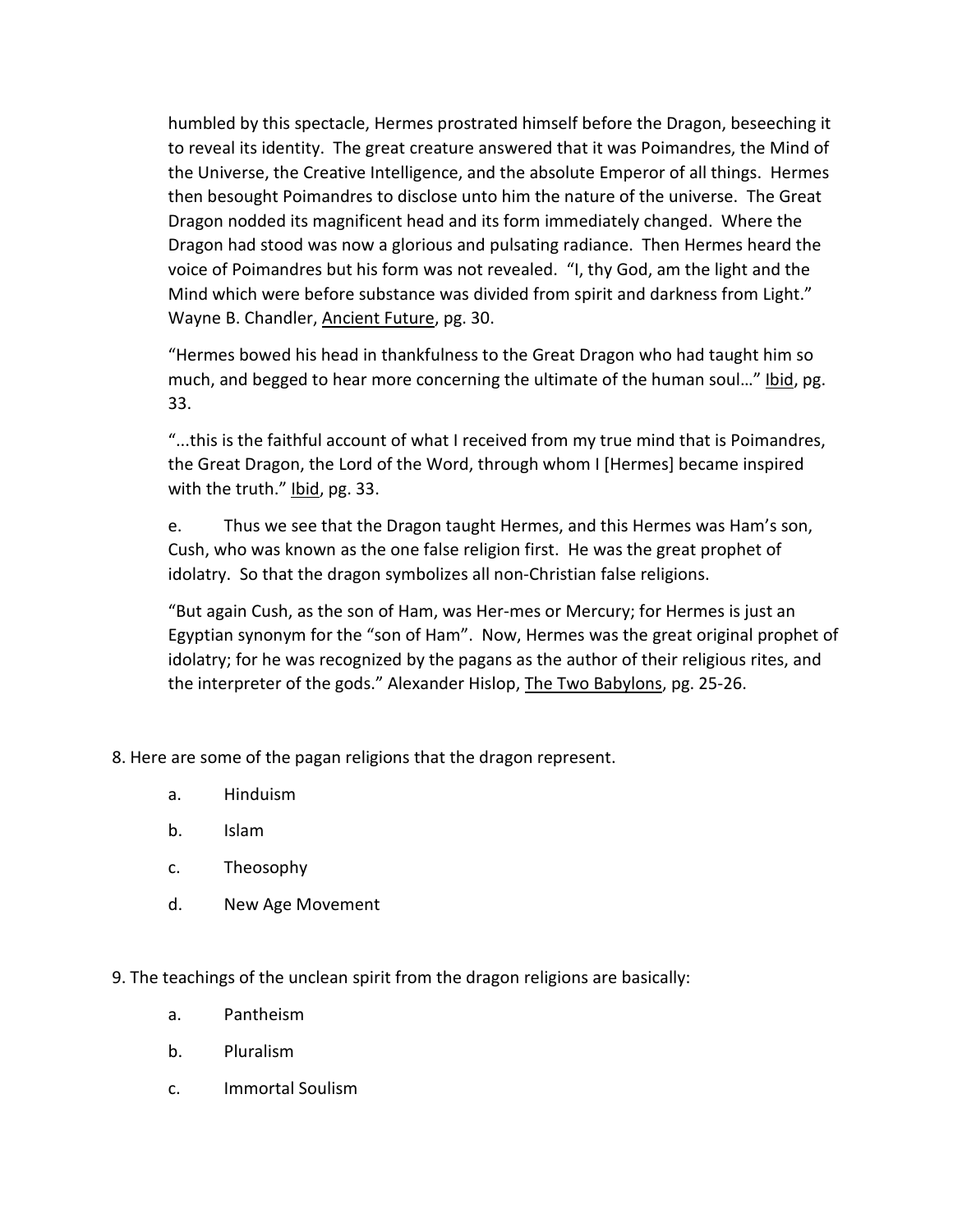## 10. Here is Pantheism from the Dragon.

 "He who sees Me (the Universal Self) present in all beings, and all beings existing within Me, never loses sight of Me and I never loses sight of him… Arjuna, he who looks on all as one, on the analogy of his own self…" Srimad Bhagavadgita, pg. 66.

 "To Allah belong the East and the West; whithersoever ye turn, there is the Presence of Allah. For Allah is All-Pervading All-Knowing. Quran, pg. 19. (Sura 1:115).

## 11. Her is Pluralism from the Dragon.

 "...what every individual believers or says is equally right, equally valid… all beliefs are equal. All values are equal. All lifestyles are equal. All truth claims are equal." Josh McDowell and Bob Hostetler, The New Tolerance, pg. 19-20.

"All "truth" is equal... all faiths are equally valid as religions." Ibid, pg. 19.

 "There are many effective, equally valid religions. They are to be equally reverenced, equally recognized, and equally loved and cherished—not merely tolerated." Swami Chindanansa in, Erwin W. Lutzer, Christ Among Other gods, pg. 15.

# 12. Here is the Immortal Soulism from the Dragon.

 "The intellect that could build the Pyramid could also grasp the mystery of immortality. He who has stilled within himself the conflict of the ages need not die, but may triumphantly ascend into the splendid presence of truth… We have demonstrated that immortality and death are not incompatible but may exist together, in that death does not necessarily interfere with the continuity of consciousness. Though his body has returned to the dust, Plato still lives." Manly P. Hall, Man, Grand Symbol of the Mysteries, pg. 128.

 "...all human beings have a dual nature, being a combination of an immortal soul and a mortal body." Timothy Freke and Peter Gandy, The Hermetica, The Lost Wisdom of the Pharaohs, pg. 79.

13. The messages from the unclean spirit demons that come from the dragon religions are pantheism, pluralism and immortal soulism, and are meant to gather the world to fight against God in the last days. Rev. 19:19,20.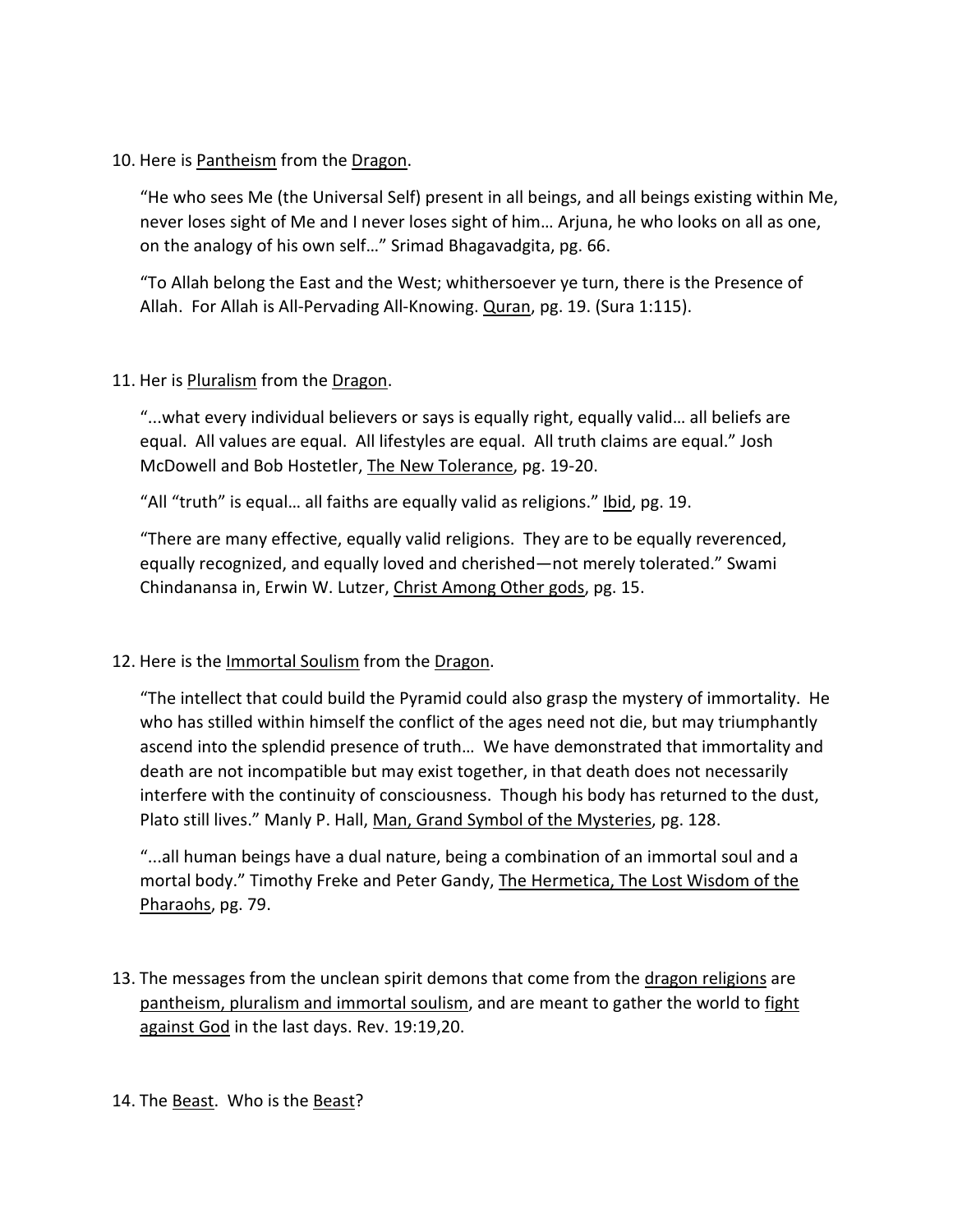a. The beast is the power brought to view in Rev. 13:1-8.

 b. This beast is the Roman Catholic Papacy. It comes out of the sea. This means that it arises out of a place that has multitudes of peoples which the sea symbolizes. (Rev. 13:1; Ps. 65:7; Isa. 17:12, 13).

 c. The ten horns are the ten nations of Europe that the Western Roman Empire broke up into, through which the papal beast had worked. (Rev. 13:1; Dan. 7:24).

 d. The papal beast had a body like a leopard, this symbolizes the nation of Greece, and shows that the great body of teachings held by the papal beast can be traced to ancient Greece. (Rev. 13:2; Dan. 7:6; 1 Cor. 1:22).

 e. The papal beast had feet like a bear, this symbolizes Medo-Persia, and shows that the concept of immutable human laws as cannon law which the papal beast has can be traced to Medo-Persia. (Rev. 13:2; Dan. 7:5; Dan. 6:8, 9, 12, 15).

 f. The "arise and devour much flesh", shows the violent and murderous nature of the papal beast. Dan. 7:5, 7.

 g. The papal beast had a mouth like a lion, this symbolizes the nation of Babylon, and shows that the idea of a man as head of the papal beast can be traced back to Babylon which had as head an exalted man. (Dan. 7:4; Dan. 4:29, 30).

 h. The head that was wounded unto death is one of the seven heads it had that is the seventh head. This symbolizes the Council of Trent phase of the papal beast. Rev. 13:3.

 i. The 42 months of blasphemy equals 42 X 30 days, equals to 1260 days. A day for a year in prophetic times, yields 1260 years of papal religious supremacy. (Rev. 13:5, 6; Eze. 4:6).

 j. If we check back 1260 years from 1798, the year the papal beast was wounded as to death or abolished by the French revolution, we shall come to the date 538 ACB, the very date the papal beast assumed control over civil law in Europe. Thus the prophecy speaks about the papal beast. Rev. 13:5-8.

15. The teachings of the unclean spirit from the beast or Roman Catholic papal religion are basically:

- a. Sunday Sacredness.
- b. Religious Legislation.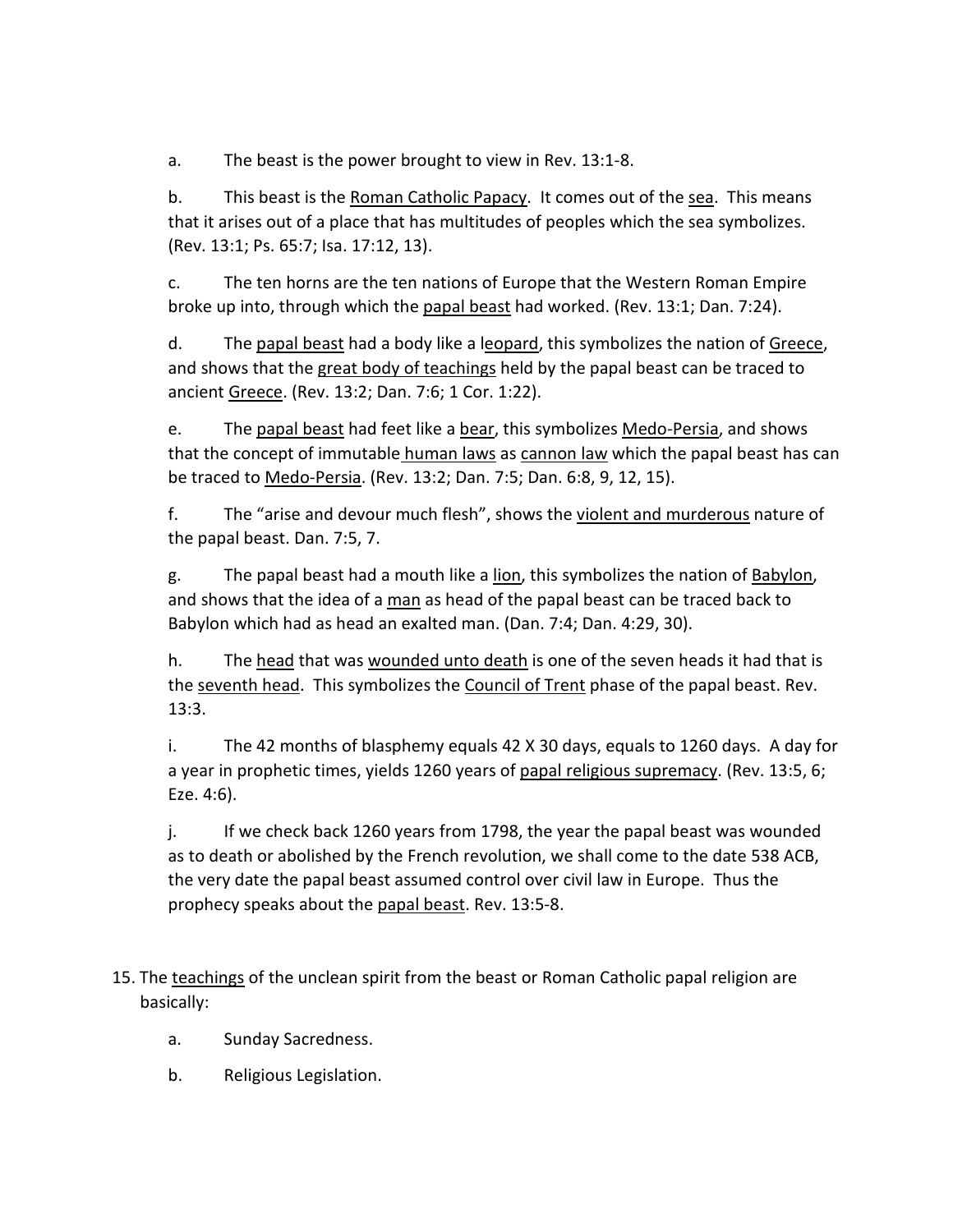- c. Immortal Soulism.
- 16. Here is Sunday Sacredness from the beast.

 "The Catholic Church has decreed for many centuries that Christians observe this day of rest on Sunday, and that they be present on the same day at the Eucharist Sacrifice." Pope John xxiii, Mater et Magistra, pg. 76.

 "Now the Church… instituted, by God's authority, Sunday as the day of worship." Martin J. Scott, Things Catholics Are Asked About, pg. 136.

 "The Sunday, as a day of the week set apart for obligatory public worship of Almighty God, to be sanctified by a suspension of all servile labor, trade, and worldly avocations and by exercises of devotion, is purely a creation of the Catholic Church." The American Catholic Quarterly Review 8 (Jan. 1883), pg. 139.

 "More than a 'replacement' of the Sabbath, therefore, Sunday is its fulfillment, and in a certain sense its extension and full expression in the ordered unfolding of the history of salvation, which reaches its culmination in Christ." John Paul 11, Dies Domini.

 "The Sunday celebration of the Lord's Day and his Eucharist is at the heart of the Church's life." Ibid.

 "It is the duty of Christians, therefore, to remember that, although the practices of the Jewish Sabbath are gone, surpassed as they are by the 'fulfillment' which Sunday brings, the underlying reasons for keeping 'the Lord's Day' holy—inscribed solemnly in the Ten Commandments—remain valid, though they need to be reinterpreted in the light of the theology and spirituality of Sunday." Dies Domini.

17. Here is religious legislation from the beast.

 "Sunday rest as a worker's right which the state must guarantee." Pope Leo x11, Rerum Novarum (1891).

 "Therefore, in the particular circumstances of our time, Christians will naturally strive to ensure that civil legislation respects their duty to keep Sunday holy." Pope John Paul 11, Dies Domini.

 "In our historical context there remains the obligation [of the state] to ensure that everyone can enjoy the freedom, rest and relaxation which human dignity requires, together with the associated religious, family, cultural and interpersonal needs which are difficult to meet if there is no guarantee of at least one day a week on which people can both rest and celebrate." Ibid.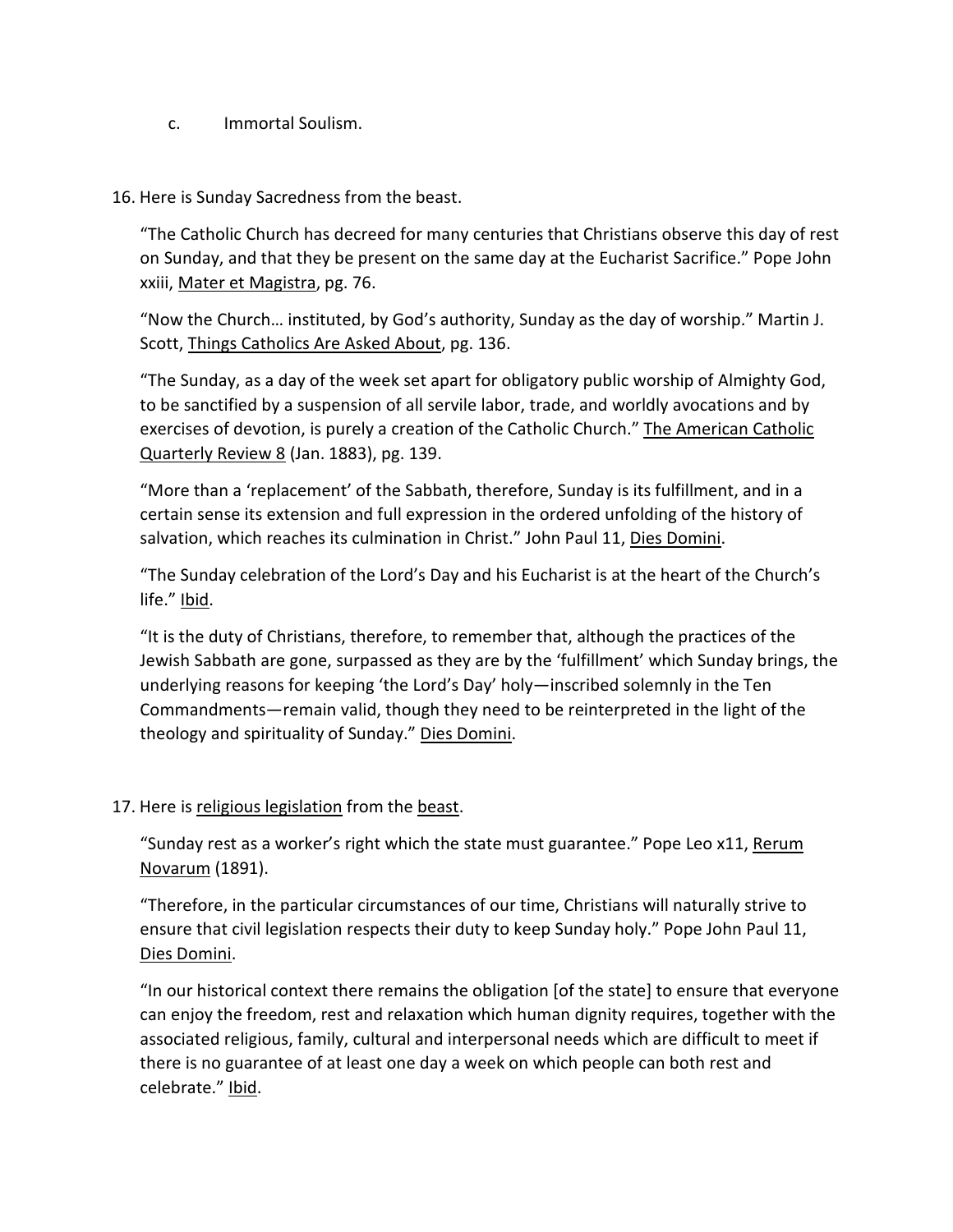"The link between the Lord's Day and the day of rest in civil society has meaning and importance which go beyond the distinctly Christian point of view." Ibid.

## 18. Here is immortal soulism from the beast.

 "For the soul is not only truly, of its own nature, and essentially the form of the human body, as is stated in the canon of our predecessor Pope Clement V of happy memory, and published in the (general) Council of Vienne, but also it is immortal and, corresponding to the number of bodies into which it is infused, is capable of being multiplied in individuals…" The Church Teaches, pg. 149.

 "That man might have dominion over the entire earth, God breathed the breath of life into the body that he formed from the dust of the earth. This was the soul, created from nothing, immaterial, incorruptible, immortal, and gifted with intelligence and free will. This rational soul is essentially different from the human body…" Ibid, pg. 150.

 "If anyone says that by nature the soul of man is not different from the body, not spiritual, and not immortal: let him be anathema." Ibid, pg. 151.

- 19. Thus the messages from the unclean spirit demons that come from the Roman Catholic papal beast religion are Sunday sacredness, religious legislation and immortal soulism; these are all meant to gather the world to fight against God in the last day or year of the plagues. Rev. 19:19, 20.
- 20. The false prophet. Who is the false prophet?

 a. The false prophet is a type of religion that presume to have a calling in God's name, but God did not send it. They prophecy lies in God's name. Jer. 14:14; Matt. 24:11.

b. He is those religious institutions that prophesied in Jesus' name and did miracles to substantiate their preaching, but they are rejected by Jesus as not His own because they did not do His will, the Law. (Matt. 7:21-23; Ps. 40:8).

 c. This false prophet movement is known as a miracle worker. The only movement of the last days that do such is the Apostate Protestants or Evangelicals. Rev. 19:20.

21. The teachings of the unclean spirit from the false prophet or Apostate Protestants or Evangelicals. Rev. 19:20.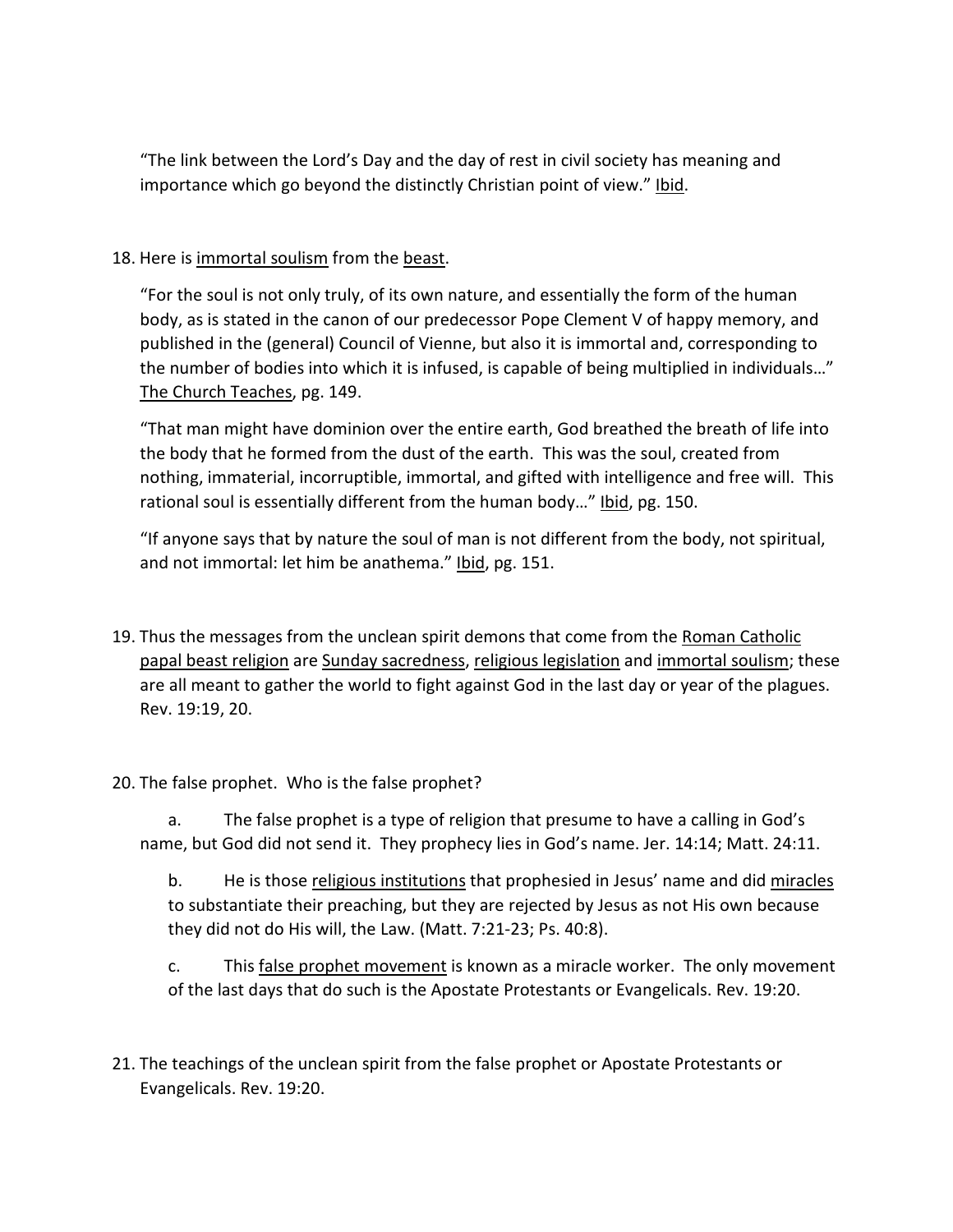- a. Miracles.
- b. Antinomianism.
- c. Immortal Soulism.

### 22. Here is miracles from the false prophet.

 "The human channel receives a package of healing remedies to be shared as gifts with others… The sovereignty of the Spirit is particularly in evidence here, and the ultimate recipient of healing administered through the channel of this gift may be either a believer or an unbeliever as the Spirit wills. The gift of the gifts of healings shares with tongues and miracles the special status of being given on a twofold basis to the individual and to the church. These gifts serve particularly as wonder-causing signs that attract attention and gain a hearing." L. Thomas Holdcroft, The Holy Spirit, pg. 154.

 "Gifts of healings are wonders in the literal sense that they cause the observer to wonder, and they are signs in the sense that they constitute a token or evidence of divine intervention. That which Scripture identifies as a miracle is a deed or act of power." Ibid, pg. 154.

 "Since the gift of the gifts of healings is primarily a sign gift, its function is distinct from the general provision of divine healing for the Church." Ibid, pg. 155.

 "A commitment to belief in the gifts of the Spirit, or the Charismata, is a commitment to a belief in miracles. For this reason, the acceptance of the gifts of the Spirit as God's provision for contemporary church life is a matter of controversy among evangelicals. It is, of course, characteristic of Pentecostals to hold that spiritual gifts are meant to operate in this age. The exercise of such gifts gives a distinctive character to Christian life and service, for if God ministers miraculously, the results are conspicuously different from the outcome when only human intellect and talent operate." Ibid, pg. 138.

23. Here is antinomianism (rejection of law-keeping) from the false prophet.

 "Those acts which deal with human unworthiness and sin are acts of justice. These include forgiveness, justification, death to the law, freedom from the law, and the whole new creation. All this is made possible through the cross of Christ..." Lewis Sperry Chafer, Grace The Glorious Theme, pg. 15.

 "In exact accord with the fact that Christians are to be governed only by the teachings of grace, the Biblical appeal in grace never contemplates an observance of the law. Through the death of Christ, the law is not only disannulled; but, as a rule of life, it is never mentioned, or included in the teachings of grace." Ibid, pg. 88.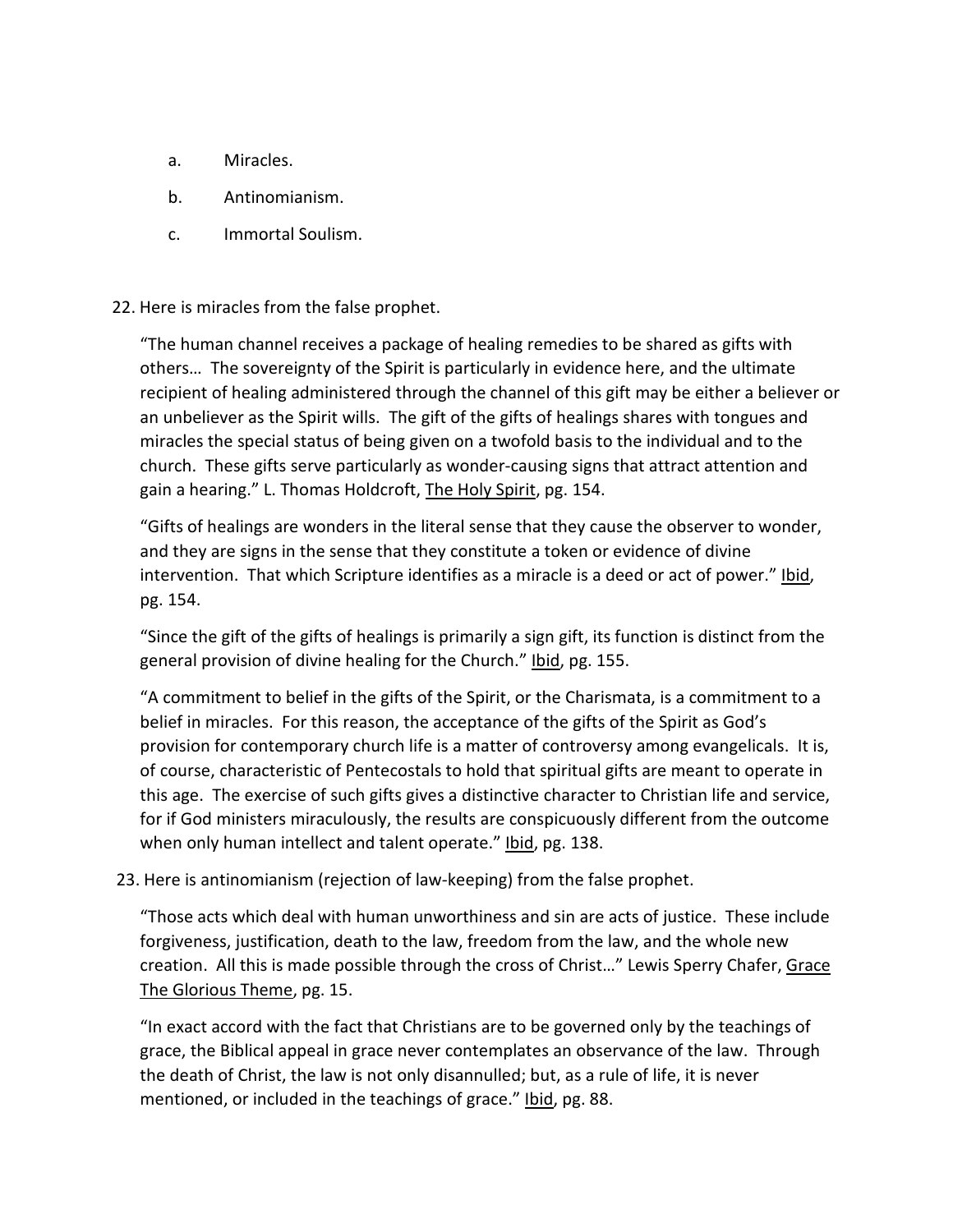"Thus it may be concluded that the written Law of Moses is not intended to be the rule of the believer's life under grace." Ibid, pg. 230.

"Since the law is done away…" Ibid, pg. 219.

 "At the cross, it will be seen, the divine application of the law ceased even for the Jews, and all-Jew and Gentile—were shut up to grace alone…" Ibid, pg. 220.

24. Here is immortal soulism from the false prophet.

 "The Bible speaks later of the material body, an immaterial soul, and an immaterial spirit." William W. Menzies and Stanley M. Horton, Bible Doctrines, A Pentecostal Perspective, pg. 82.

 "Those we meet day by day are never dying souls who have an eternal destiny at stake." Ibid, pg. 250-251.

 "In other uses, however, when death occurs, the spirit departs and the body ceases to be the embodiment of the whole person… The soul survives death because it is energized by the spirit, yet both soul and spirit are inseparable because spirit is woven into the very texture of soul. They are fused and welded into one substance." Stanley M. Horton, editor, Systematic Theology, pg. 240-241.

- 25. Thus the messages from the unclean spirit demons that come from the Apostate Protestant false prophet religion are Miracles, Antinomianism, and Immortal Soulism, these are also gathering the world to fight against God. Rev. 19:19, 20.
- 26. The concepts or ideas that are subverting the consciousness of the world populations and turning them against God at this present time are:
	- a. Pantheism.
	- b. Pluralism.
	- c. Sunday Sacredness.
	- d. Religious Legislation.
	- e. Miracles.
	- f. Antinomianism.